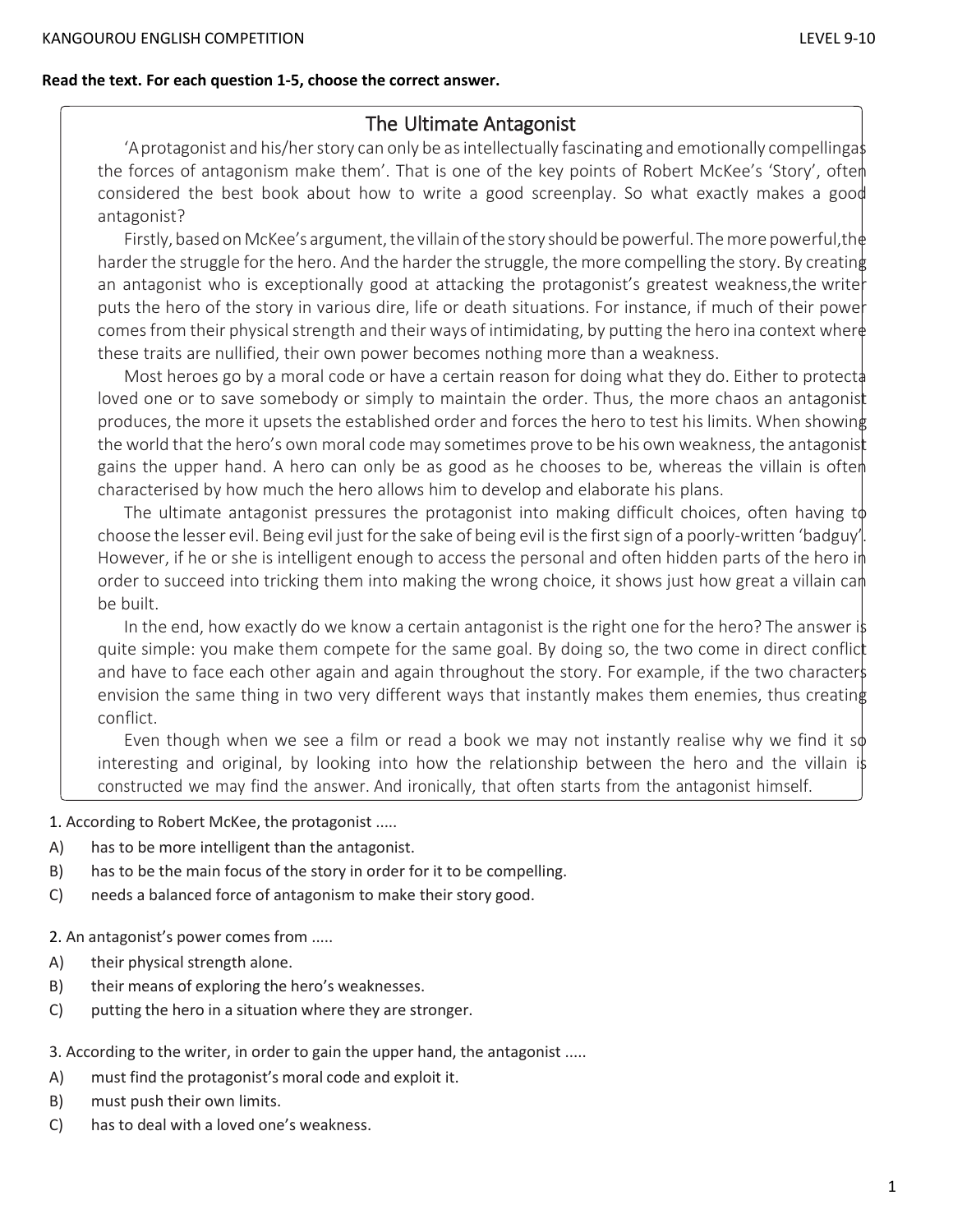#### KANGOUROU ENGLISH COMPETITION LEVEL 9-10

- 
- A) make them force the hero into making tough decisions.
- B) provide direct access to some of their hidden aspects.
- C) dig deep into one's personal past.

5. In the fifth paragraph, the writer suggests that the hero and the villain .....

- A) should always fight throughout the story.
- B) have to agree upon a certain thing.
- C) must have a common objective.

# Read the first sentence. For the second sentence, choose the best answer for each gap (6-10) so that the **meaning stays the same.**

6. The three kids didn't pay any attention to the warning sign. The three kids ………… the warning sign.

A) didn't take no notice of

- B) took some notice of
- C) took no notice of

7. There was not enough food to feed everyone. There was ………. to feed everyone.

A) too little food

- B) too few food
- C) too much food

8) Silvia wanted to be an actress, so she left her job as a TV host. Silvia ………… become an actress.

A) gave up being a TV host with a view to

- B) gave up being a TV host so as to
- C) gave up being a TV host and to

9. "Can I use this printer, Max?" asked Pete. Pete asked Max ………….. printer.

A) if he can use that B) if he could use that C) if he can use this

10. The flying time to Dubai is about six hours. It ………… to Dubai.

A) makes about six hours to fly

- B) is about six hours to fly
- C) takes about six hours to fly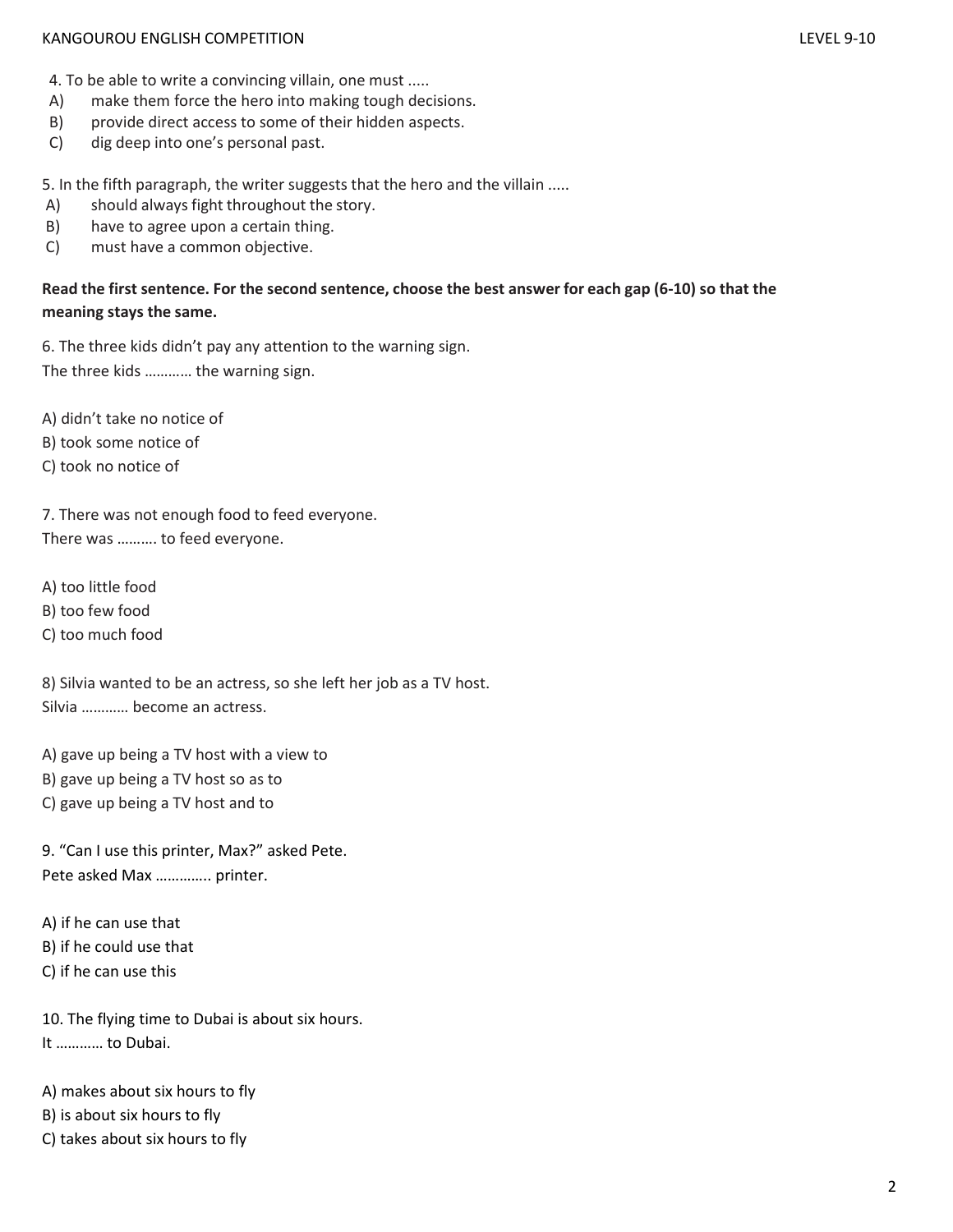## **For each question (11-15), read and choose the best answer.**

11. Do you think he is a party animal?

- A) Doubt it! Sloths are quite quite.
- B) I guess so. Bats don't sleep at night!
- C) Oh, no! He is a very quiet person.

12. Where can I park my car? A) Try the lot across the street. B) Maybe upstairs in the attic. C) In the cellar.

13. What kind of hours to you keep?

- A) The early bird gets the worm.
- B) Those which are handmade.
- C) The pricey kind.

14. Will that be cash or credit card?

A) Let me dig by Visa out of my bag.

- B) Sure, let me just take out o loan
- C) It just might.
- 15. You could try going to a flea market.
- A) Fleas are difficult to get rid of.
- B) Used items are not my thing.
- C) Fleas cost an arm and a leg these days.

#### **Read the text. For each space (16-25), choose the best answer.**

## **The Incredible Story of Marcus Willis**

There have been many examples in the last few years of total unknowns who manage to achieve overnight fame. However, in a sport like tennis, such examples are rare, as a result of the long, difficult practice it takes to make your name up the rankings. But what if I told you that there is oneplayer who seemed to literally not exist one week, and then made it all to Center Court Wimbledonthe next, to take ........ **(16)** who else but the great Roger Federer?

Meet Marcus Willis, a British tennis player who …… **(17)** up the sport at the age of 9, winning various tournaments and managing to rank 15 in the juniors table worldwide. .......... **(18)** his great talent, he had the reputation of slacking off and not taking his promising career too seriously. His rebellious nature and lack of effort eventually led to his ........ **(19)** sent home from the juniors Australian Open tournament in 2008. He slowly started to play less and less and struggled with injuries and inconsistencies while approaching adulthood. Marcus also fell …..... **(20)** of shape due to a lack of practice and gained quite a significant amount of weight in the process. After tearing his hamstring,he decided to fully give up tennis and accept a teaching position in Philadelphia. That is, until he meta girl…

Marcus met his future wife at a concert and the two fell in love immediately. She managed to .......**(21)**  him out of giving up on his dream of becoming a professional tennis player and give it anothergo. And